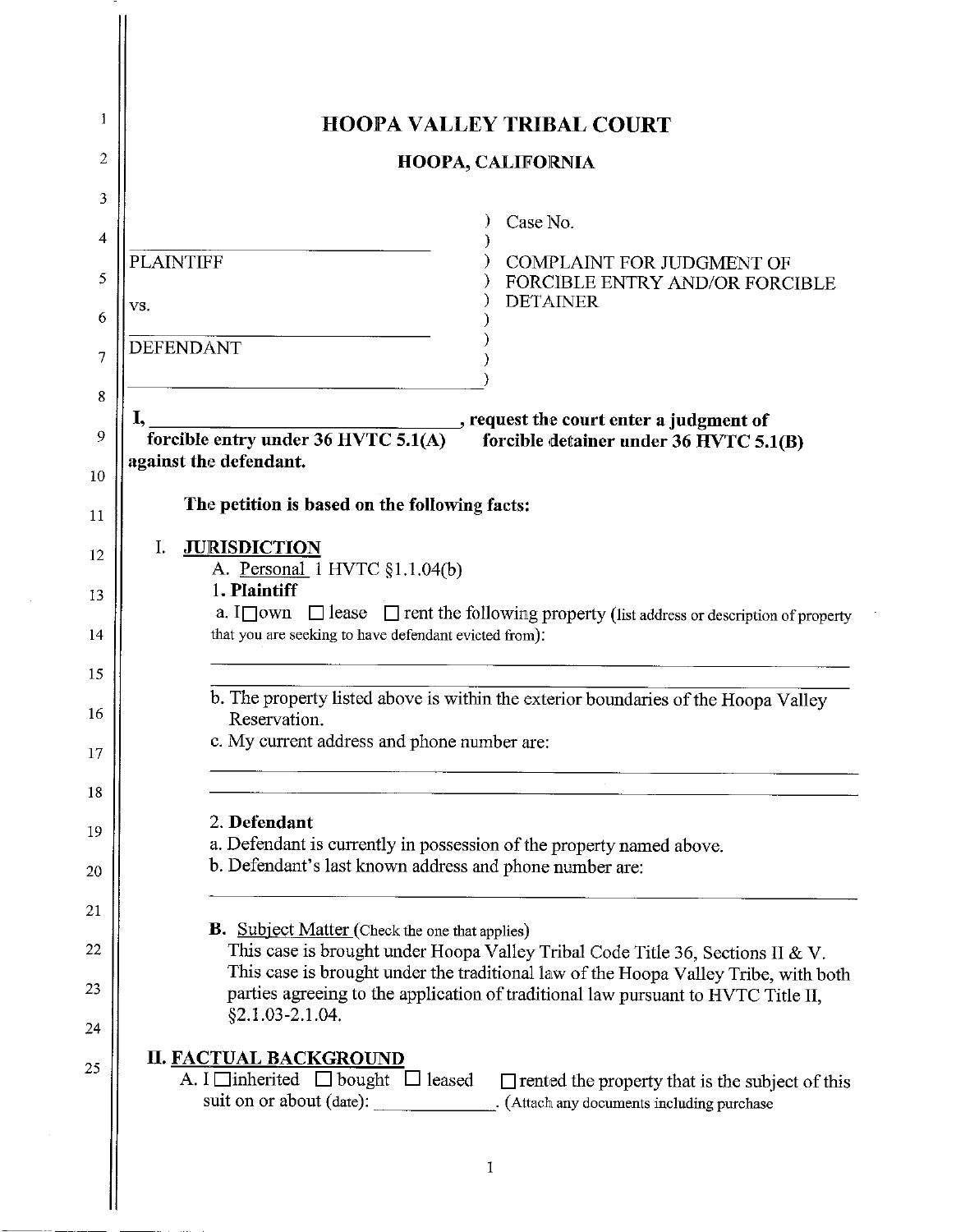| 1  | contracts, lease or rental agreements that prove your ownership of the property.)                                                                                                                                                                                 |
|----|-------------------------------------------------------------------------------------------------------------------------------------------------------------------------------------------------------------------------------------------------------------------|
| 2  | B. Forcible Entry 36 HVTC 5.1(A) (Check all that apply)                                                                                                                                                                                                           |
| 3  | 1. On or about (date): the defendant forcibly entered the home. 36 HVTC<br>5.1(A)(l)                                                                                                                                                                              |
| 4  | The defendant broke into the house. (Describe):<br>$\Box$ a.                                                                                                                                                                                                      |
| 5  |                                                                                                                                                                                                                                                                   |
| 6  |                                                                                                                                                                                                                                                                   |
| 7  | The defendant entered the home by fraud, intimidation, stealth, violence, or<br>$\Box$ b.<br>circumstances of terror. (Describe):                                                                                                                                 |
| 8  |                                                                                                                                                                                                                                                                   |
| 9  |                                                                                                                                                                                                                                                                   |
| 10 | <sup>2.</sup> $\Box$ a. The defendant originally had permission to enter the home. 36 HVTC (A)(2)<br>$\Box$ b. On or about (date): $\Box$ , the defendant used force, threats, or menacing behavior to turn the rightful residents out of their home. (Describe): |
| 11 |                                                                                                                                                                                                                                                                   |
| 12 |                                                                                                                                                                                                                                                                   |
| 13 | I have attached witness declarations regarding the defendant's behavior.                                                                                                                                                                                          |
| 14 | C. Forcible Detainer 36 HVTC 5.1(B) (Check all that apply)                                                                                                                                                                                                        |
| 15 | 1. On or about (date): the defendant entered the home.<br>$\Box$ a. The defendant unlawfully entered the home at night, or when the rightful                                                                                                                      |
| 16 | residents were not home. 36 HVTC 5.1(B)(2)(describe):                                                                                                                                                                                                             |
| 17 |                                                                                                                                                                                                                                                                   |
| 18 | On or about (date): _____________________ the defendant was told to leave the<br>$\Box$ b.<br>home. 36 HVTC 5.1(B)(2)(describe):                                                                                                                                  |
| 19 |                                                                                                                                                                                                                                                                   |
| 20 | The defendant has not left the home.<br>c.                                                                                                                                                                                                                        |
| 21 |                                                                                                                                                                                                                                                                   |
| 22 | The defendant is currently using force, threats, or menacing behavior to keep the<br>2.<br>rightful residents from the home $36 HVTC 5.1(B)(1)$ (Describe the defendants actions, list the<br>threats made):                                                      |
| 23 |                                                                                                                                                                                                                                                                   |
| 24 |                                                                                                                                                                                                                                                                   |
| 25 | I have attached witness declarations regarding the defendant's behavior.                                                                                                                                                                                          |
|    |                                                                                                                                                                                                                                                                   |